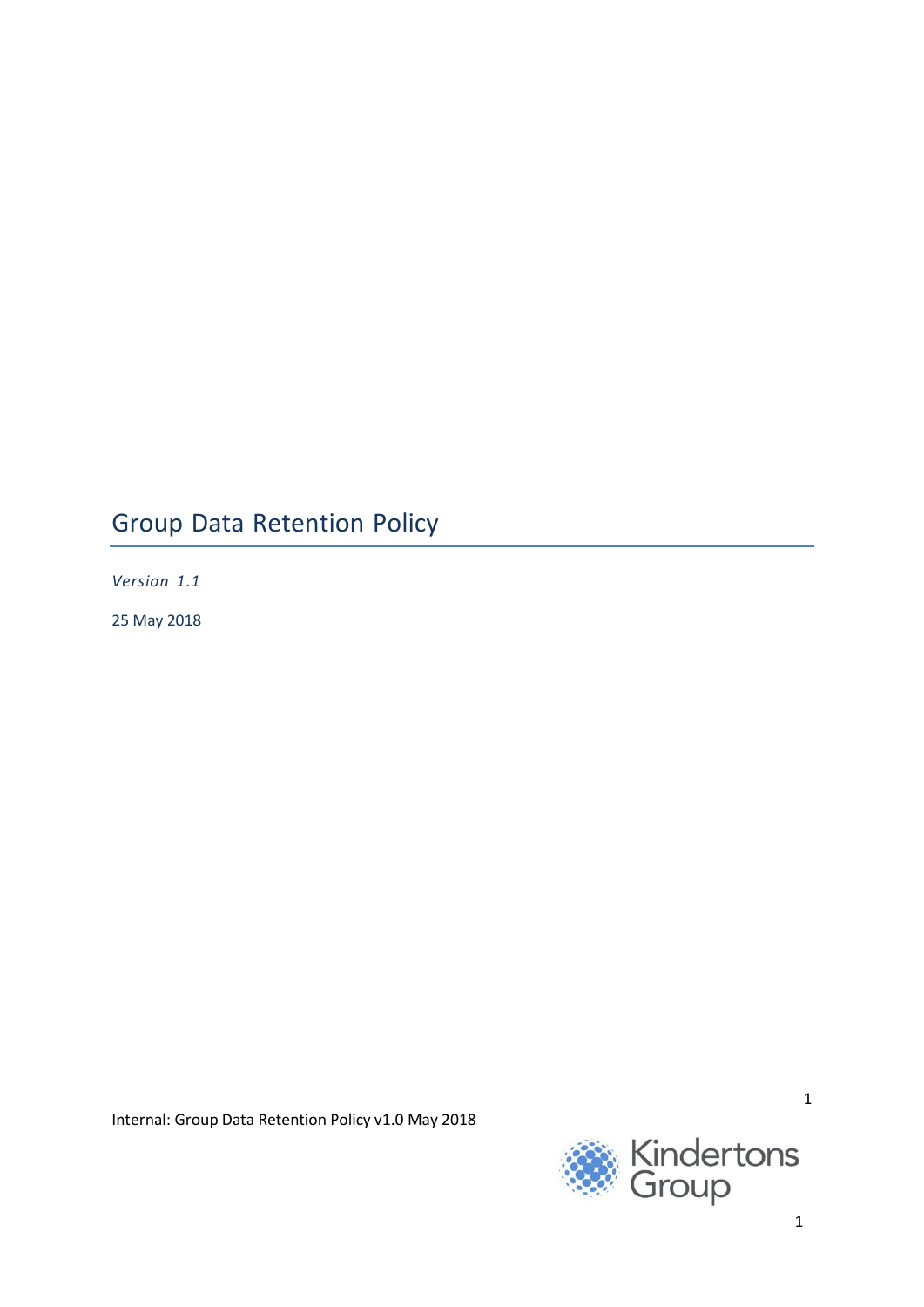# **Contents**

| 1. |  |  |
|----|--|--|
| 2. |  |  |
| 3. |  |  |
| 4. |  |  |
| 5. |  |  |
| 6. |  |  |
| 7. |  |  |
|    |  |  |
|    |  |  |
|    |  |  |
|    |  |  |



 $\overline{2}$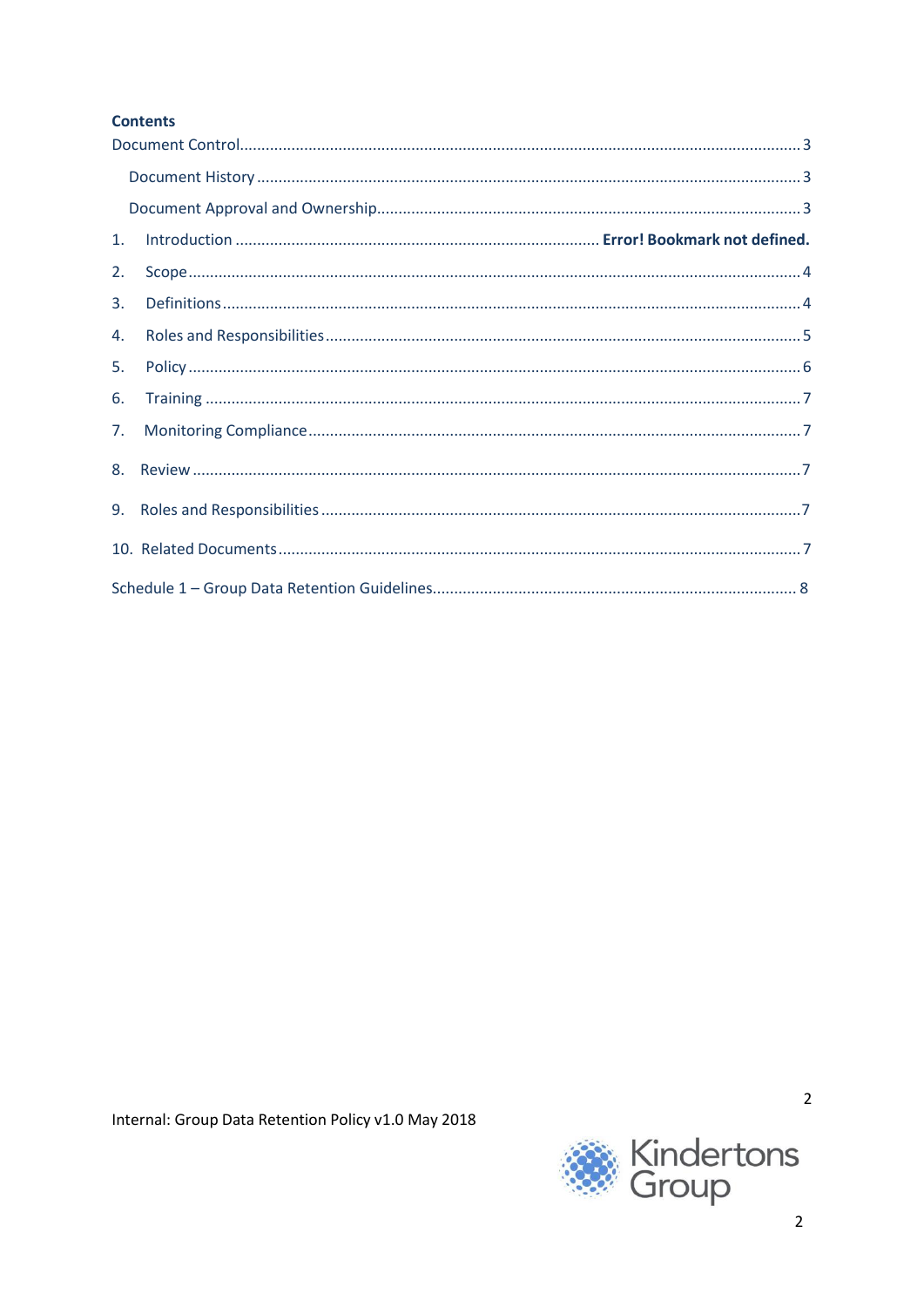# **Document Control**

# **Document History**

| <b>Version</b> | <b>Date</b> | <b>Status</b> | <b>Description</b> |
|----------------|-------------|---------------|--------------------|
| 1.0            | 20/04/18    | <b>Draft</b>  | <b>New Policy</b>  |
|                | 24/05/2018  | <b>Draft</b>  | Amended by EW      |

# **Document Approval and Ownership**

| <b>Name</b>     | <b>Title</b>     | <b>Approval</b> | <b>Date</b> |
|-----------------|------------------|-----------------|-------------|
| Neil Cunningham | <b>Group CEO</b> | Via Email       | 29.05.18    |
| Nigel Ward      | <b>Group FD</b>  | Via Email       | 29.05.18    |
|                 |                  |                 |             |

Internal: Group Data Retention Policy v1.0 May 2018

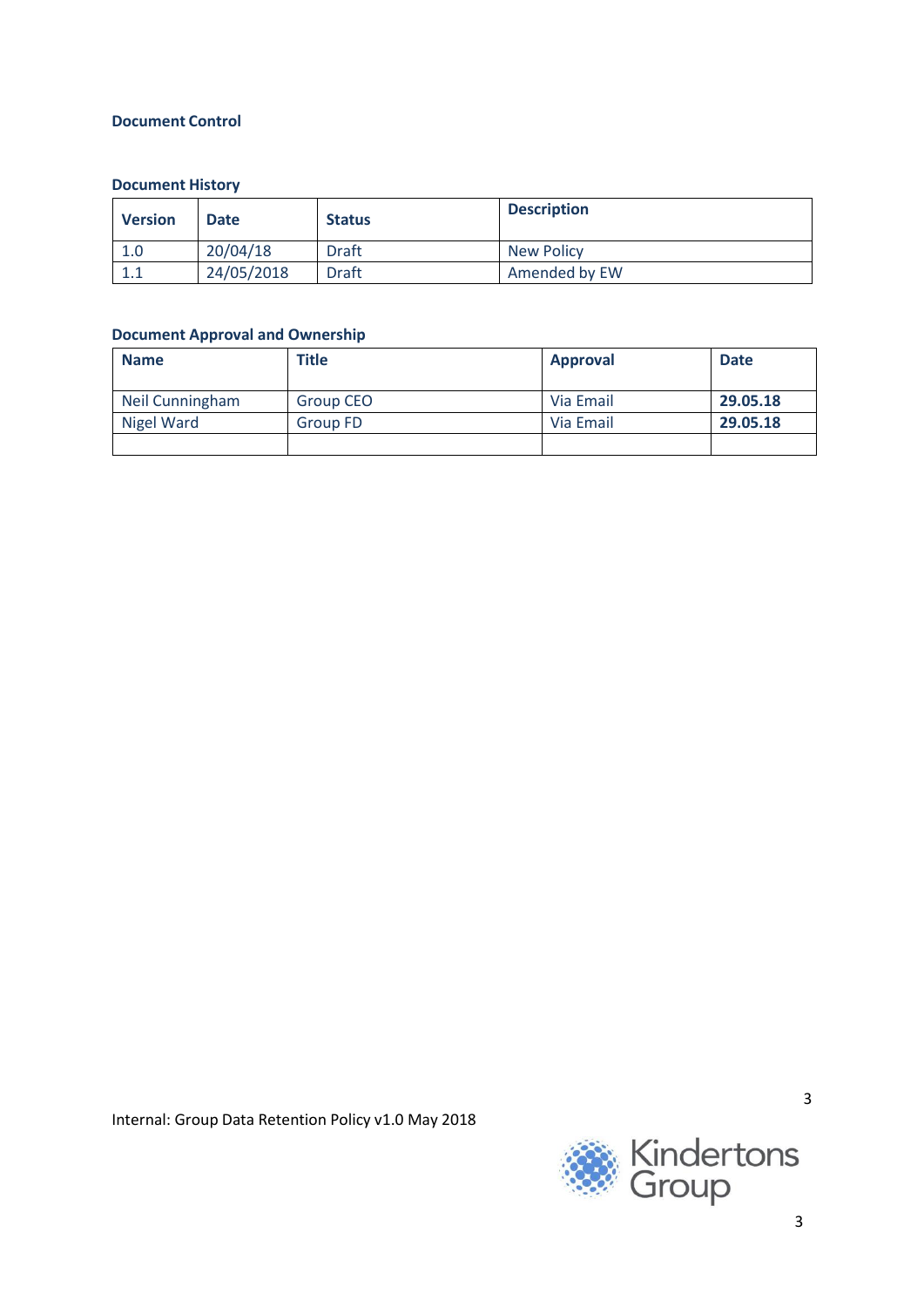# **1. Introduction**

The Kindertons Group is committed to complying with the law and regulations in all our business activities, including applicable Data Protection Laws.

We are committed to using all appropriate technical and organisational measures to ensure the protection of both customer and employee personal data.

This policy, and the associated policies, set out the expected behaviours of our employees, contractors and third parties in relation to the retention, storage destruction of all data held within the business (including personal data). This policy should be read in conjunction with our Group Data Protection policy.

Any references to 'Kindertons', 'we', 'our' and 'us' refers to all subsidiaries in The Kindertons Group.

# **2. Scope**

Maintaining business data in a systematic and reliable manner is essential to comply with our legal and regulatory requirements. It also reduces the costs and risks associated with retaining unnecessary information.

A vital part of our Data Protection Policy and practice is that personal data is retained for the appropriate period of time, neither too long nor too short. It is paramount that the retention period allows us to meet our legal and regulatory requirements but that the rights of data subjects are also protected.

This policy has been developed to help employees properly manage personal data in a consistent manner. It sets out:

- How long personal data should be retained
- How records should be disposed of

Unless otherwise stipulated, the policy refers to both hard copy and electronic documents. This document should be read in conjunction with our Data Protection Policy.

## **3. Definitions**

| <b>Personal Data</b>           | Any information (including opinions and intentions) which relates to an<br>identified or identifiable natural person.                                                                                                                                                                                                                      |
|--------------------------------|--------------------------------------------------------------------------------------------------------------------------------------------------------------------------------------------------------------------------------------------------------------------------------------------------------------------------------------------|
| Identifiable natural<br>person | Anyone who can be identified, directly or indirectly, in particular by<br>reference to an identifier such as name, and identification number,<br>location data, an online identifier, or one or more factors specific to the<br>physical, physiological, genetic, mental, economic, cultural or social<br>identity of that natural person. |

Internal: Group Data Retention Policy v1.0 May 2018

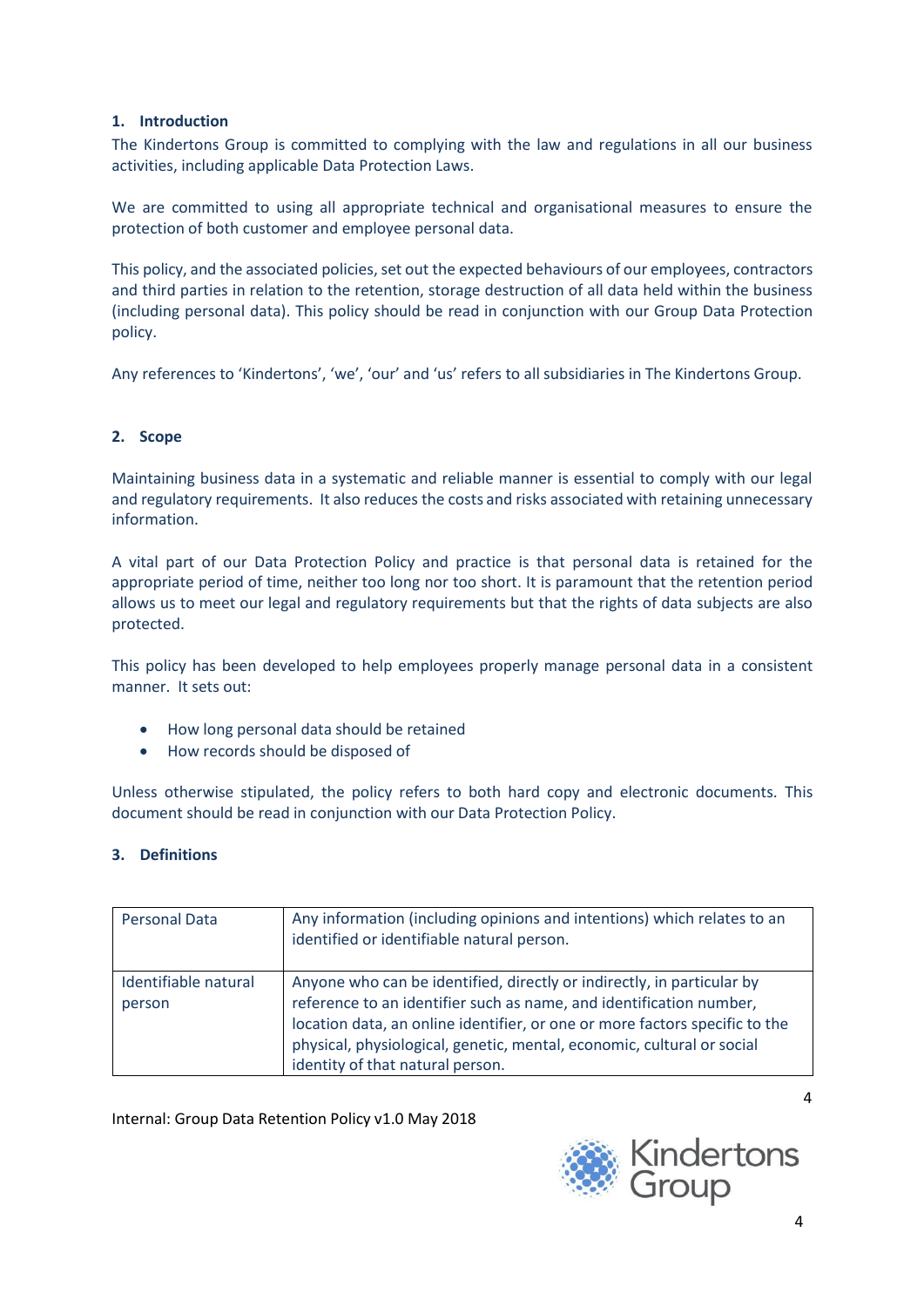| <b>Data Controller</b>              | A natural or legal person, Public Authority, Agency or other body which,<br>alone or jointly with others, determines the purposes and means of the                                                                                                                                                                                                                                                                                       |
|-------------------------------------|------------------------------------------------------------------------------------------------------------------------------------------------------------------------------------------------------------------------------------------------------------------------------------------------------------------------------------------------------------------------------------------------------------------------------------------|
|                                     | Processing of Personal Data.                                                                                                                                                                                                                                                                                                                                                                                                             |
| Data Subject                        | The identified or identifiable natural person to which the data refers.                                                                                                                                                                                                                                                                                                                                                                  |
| Process, processed,<br>processing   | Any operation or set of operations performed on Personal Data or on sets<br>of Personal Data, whether or not by automated means. Operations<br>performed may include collection, recording, organisation, structuring,<br>storage, adaptation or alteration, retrieval, consultation, use, disclosure<br>by transmission, dissemination or otherwise making available, alignment<br>or combination, restriction, erasure or destruction. |
| <b>Data Protection</b>              | The process of safeguarding Personal Data from unauthorised or unlawful<br>disclosure, access, alteration, Processing, transfer or destruction.                                                                                                                                                                                                                                                                                          |
| <b>Data Protection</b><br>Authority | An independent Public Authority responsible for monitoring the<br>application of the relevant Data Protection regulations - in the UK this is<br>the ICO.                                                                                                                                                                                                                                                                                |
| <b>Data Processors</b>              | A natural or legal Person, Public Authority, Agency or other body which<br>Processes Personal Data on behalf of a Data Controller.                                                                                                                                                                                                                                                                                                       |
| Consent                             | Any freely given, specific, informed and unambiguous indication of the<br>Data Subject's wishes by which he or she, by a statement or by a clear<br>affirmative action, signifies agreement to the Processing of Personal Data<br>relating to him or her.                                                                                                                                                                                |
| Special Categories of<br>Data       | Personal Data pertaining to or revealing racial or ethnic origin, political<br>opinions, religious or philosophical beliefs, trade-union membership, data<br>concerning health or sex life and sexual orientation, genetic data or<br>biometric data.                                                                                                                                                                                    |
| <b>Third Country</b>                | Any country not recognised as having an adequate level of legal<br>protection for the rights and freedoms of Data Subjects in relation to the<br>Processing of Personal Data.                                                                                                                                                                                                                                                            |
| Profiling                           | Any form of automated processing of Personal Data where Personal Data<br>is used to evaluate specific or general characteristics relating to an<br>identifiable natural person. In particular to analyse or predict certain<br>aspects concerning that natural person's performance at work economic<br>situations, health, personal preferences, interests, reliability behaviour,<br>location or movement.                             |
| <b>Personal Data Breach</b>         | A breach of security leading to the accidental or unlawful; destruction,<br>loss, alteration, unauthorised disclosure of, of access to, Personal Data<br>transmitted, stored or otherwise Processed.                                                                                                                                                                                                                                     |
| Encryption                          | The process of converting information or data into code, to prevent<br>unauthorised access.                                                                                                                                                                                                                                                                                                                                              |
| Pseudonymisation                    | Data amended in such a way that no individuals can be identified from<br>the data (whether directly or indirectly) without a key that allows the<br>data to be re-identified.                                                                                                                                                                                                                                                            |
| Anonymisation                       | Data amended in such a way that no individuals can be identified from<br>the data (whether directly or indirectly) by any means or by any person.                                                                                                                                                                                                                                                                                        |
| <b>GDPR</b>                         | The General Data Protection Regulation                                                                                                                                                                                                                                                                                                                                                                                                   |

Internal: Group Data Retention Policy v1.0 May 2018

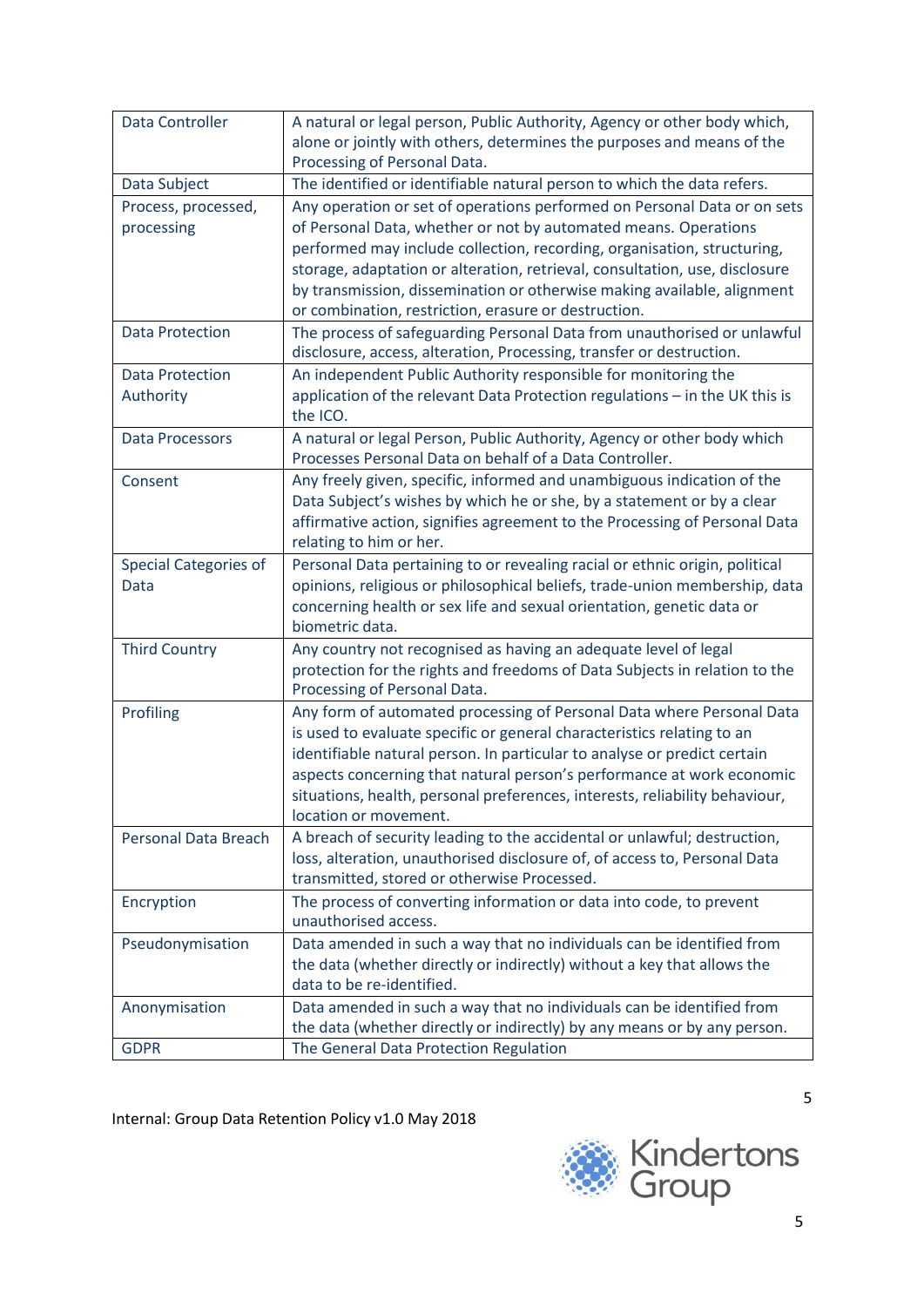## **4. Roles and Responsibilities**

All employees, including contractors and third parties who process data on our behalf are responsible for complying with the requirements of this policy.

The Data Protection and Legal Compliance Manager is responsible for maintaining the policy and monitoring compliance.

All Department Heads are responsible for ensuring that documented procedures are in place to comply with the requirements of this policy.

It is the responsibility of all employees to ensure that they have read the most up to date version of this policy which will be available on our website.

## **5. Policy**

Information/records (hard copy and electronic) will be retained for at least the period specified in our Data Retention Guidelines (see Appendix 1).

Hard copy and electronically held records, documents and information must be deleted at the end of the retention period.

## **5.1 Suspending the destruction date**

If a claim, audit, investigation, subpoena, or litigation has been asserted or filed by or against us, or is reasonably foreseeable, we have an obligation to retain all relevant records, including those that otherwise would be scheduled for destruction under the records retention schedule.

## **5.2 How long should we keep our data?**

Data should be kept for as long as it is needed to meet the terms of our agreement with our customers and any applicable legal requirements. Our Group Data Retention Guidelines (below) have been agreed following an assessment of our data and the requirements of all our Regulators, together with our obligations under Data Protection Laws.

## **5.3 Methods of Destruction**

All data, whether hard copy or electronic should be destroyed in a secure manner, preserving the confidentiality of all personal data.

All hard copy data must be disposed of in the confidential waste bins which are located in every area of the business. Under no circumstances should confidential or personal data be put into normal waste bins. We will maintain records of the secure destruction of all waste which is put into the confidential waste.

Internal: Group Data Retention Policy v1.0 May 2018



6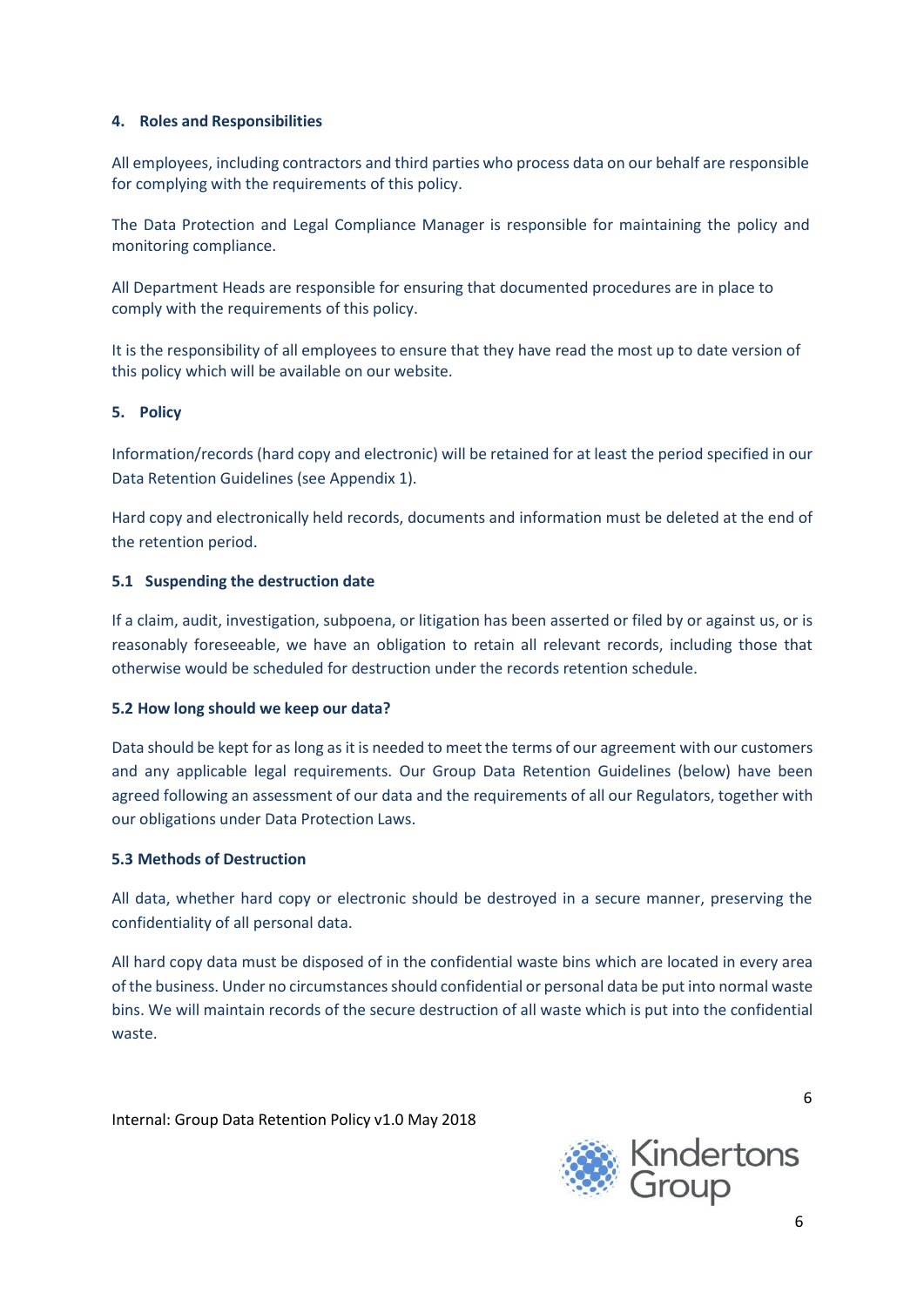Our IT department will ensure that all electronic data is securely destroyed in a way which cannot be restored. They will also be responsible for ensuring that any electronic equipment is securely wiped, and where appropriate securely disposed of, when it is no longer required by the business.

# **5.4 Sharing of Information**

Duplicate information should be destroyed. Where information has been regularly shared between business areas care should be taken to ensure that all copies of the data are destroyed in line with the Data Retention Guidelines.

## **6. Training**

All employees will have their responsibilities under this policy outlined to them as part of their induction training. All employees will complete an annual refresher of this training. We will provide further training and guidance if there are any updates made to this policy and/or the associated policies and procedures.

## **7. Monitoring Compliance**

As a minimum the following will be monitored to ensure compliance with this policy: -

- An annual Data Protection Compliance Audit which will, at the minimum assess:
	- $\circ$  Compliance with policy in relation to the protection of personal data, including;
		- Correct storage of personal data
		- Deletion of personal data in accordance with the schedule

Key business stakeholders will devise a plan with a schedule for correcting any identified deficiencies within a defined and reasonable time frame. Any major deficiencies identified will be reported to and monitored by the Data Protection and Legal Compliance Manager.

## **8. Review**

This policy is owned by the Data Protection and Legal Compliance Manager and will be reviewed at least annually. We will provide information and/or training on any changes we make.

## **9. Related Documents**

• Group Data Protection Policy

Internal: Group Data Retention Policy v1.0 May 2018

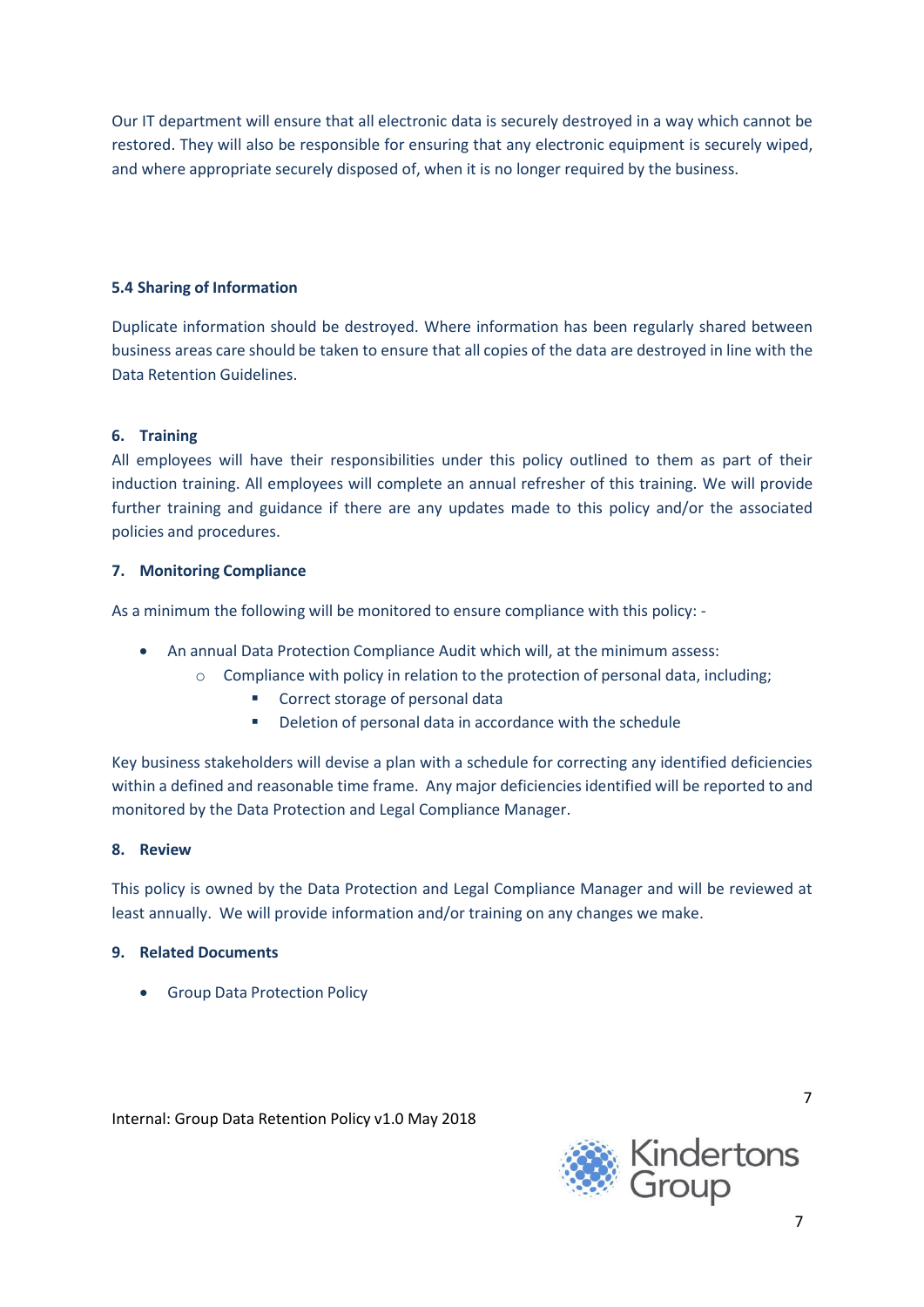## **Group Data Retention Guidelines**

## **Client Personal Data**

Each claim which we process generates a number of documents throughout the claims cycle. Some of these documents are able to be deleted immediately after use or at a certain stage throughout the claim. Other documents need to be retained for future reference or in respect of hire and repair invoices they need to be kept for 6 years to satisfy financial accounting requirements. All of these documents are currently kept in a storage folder called "Client Files" and are accessed through the front-end KAM database.

In respect of the management of these documents, our system is able to categorize each document and subsequently treat them accordingly as follows:

## **Day One Deletion**

Documents that fall into this category are initial claim forms either submitted by a work partner or similar documents which KAM generate which are then sent to insurers for information purposes. These will contain personal data relating to our own client as well as other third parties involved in the accident.

## **48-Hour Deletion**

These documents will predominantly those generated by our system and will be scheduled to be processed and sent overnight to work partners and insurers. Again these will include full claim data for reporting purposes. After 48 hours from creation these are then automatically deleted.

## **Other Claim Documents**

There will be a number of other documents that are generated throughout the claims cycle which are not deemed to be of significant risk but which are required for the smooth running of the claim.

## **Closed Files**

Once a claim is closed all documents contained within the "Client File" folder are moved to a new storage folder named "Closed Files". Access can still be gained to these documents through the KAM database for a period of 6 months in case of any subsequent queries post settlement. After 6 months the documents will be moved again to a secure storage area with no day to day access. All data held to satisfy financial accounting requirements for the 6-year period is then anonymised in its entirety.

#### **Backups**

Machine Images (snapshots) – weekly backup retained for 12 months, a monthly backup is retained for 24 months. Full details are provided in our Backup Policy.

Internal: Group Data Retention Policy v1.0 May 2018

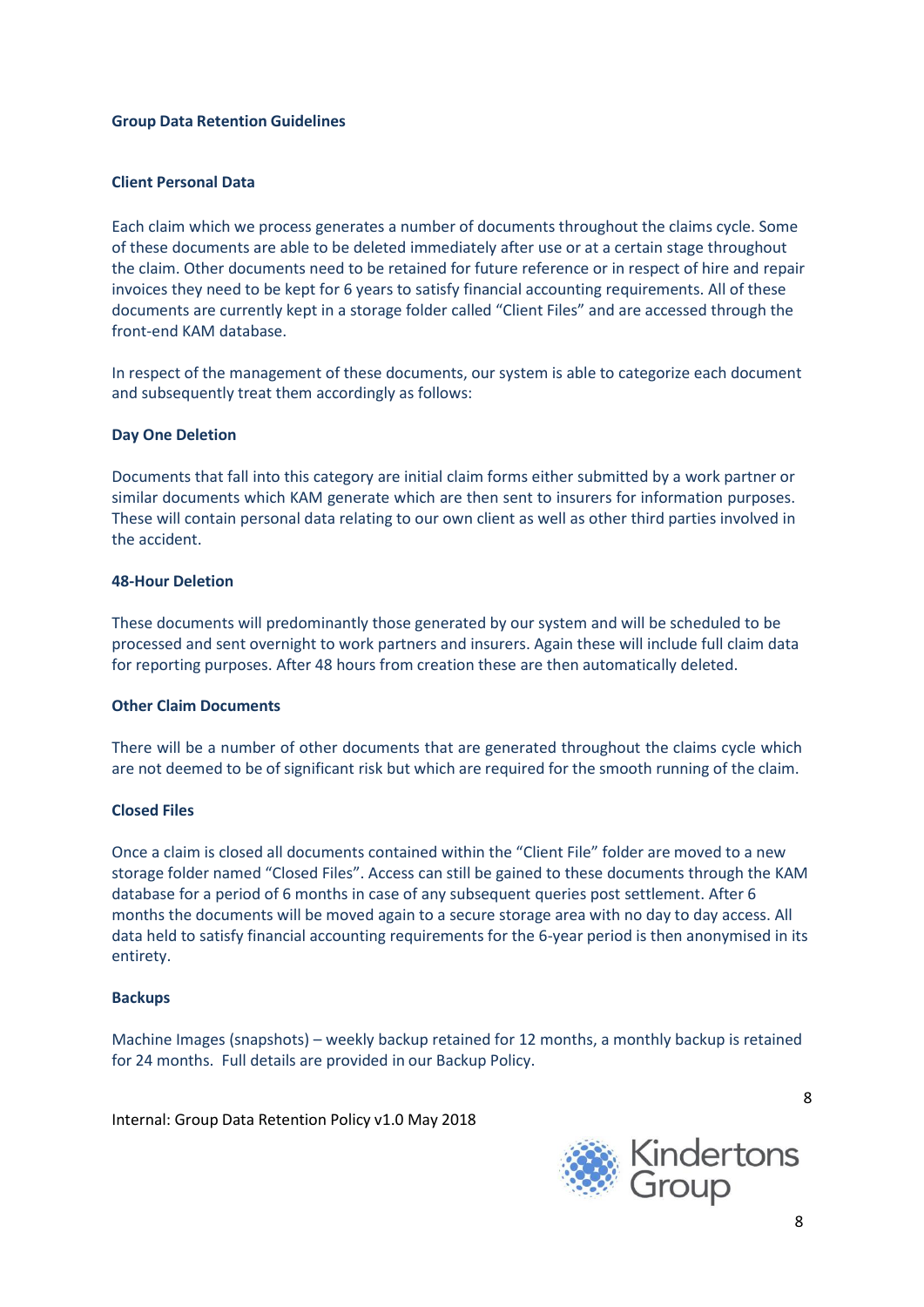## **Call Recordings**

Kindertons records all incoming telephone calls for training and monitoring purposes excluding any card data. These are retained for a period of 3 years before deletion.

## **Jigsaw Law**

Jigsaw Law will retain client files electronically for 6 years post conclusion of the client matter, after which time they will be securely deleted.

## **Central business records**

| Record type                                                                                            | <b>Retention period</b>                                                   |
|--------------------------------------------------------------------------------------------------------|---------------------------------------------------------------------------|
| <b>Accounts/Financial Records</b>                                                                      | 6 years                                                                   |
| Company Records including Directors details                                                            | 6 years from the end of the last company financial<br>year they relate to |
| Complaints records                                                                                     | 6 years                                                                   |
| Records relating to matters where a potential claim<br>or legal case has been notified to the business | 6 years                                                                   |

#### **HR records**

Employers are required by law to keep certain records relating to their workers and their business for specified periods. The table below sets out the requirements.

| Employment law                                                                                  |  |  |
|-------------------------------------------------------------------------------------------------|--|--|
| Drivers' hours, work breaks and rest breaks                                                     |  |  |
| Record: Tachograph record cards designed to record drivers' hours, work breaks and rest breaks. |  |  |
| <b>Retention period:</b> Minimum of one year after use.                                         |  |  |
| <b>National minimum wage</b>                                                                    |  |  |
|                                                                                                 |  |  |

Internal: Group Data Retention Policy v1.0 May 2018

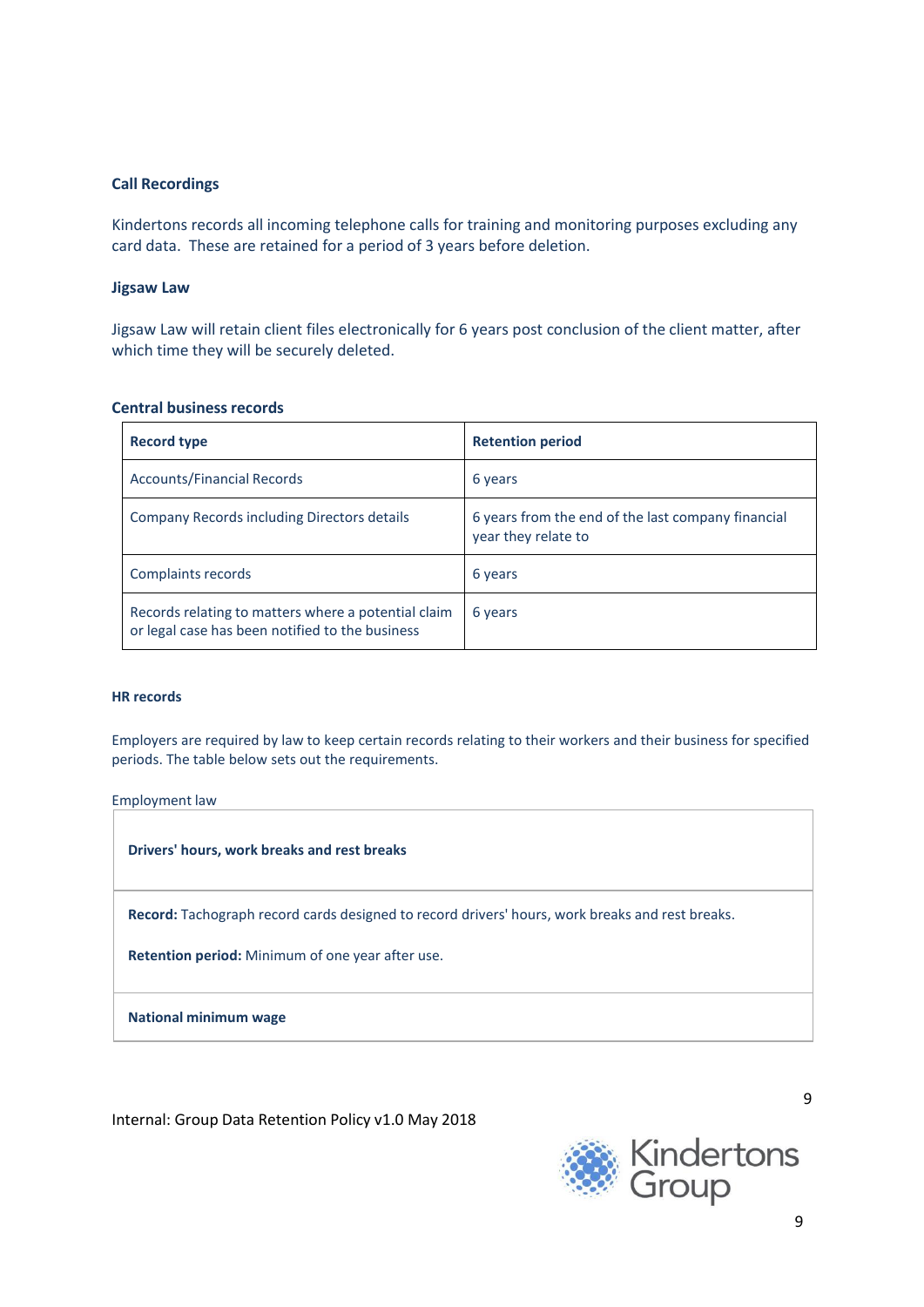**Record:** Records sufficient to establish that every worker is being, or has been, remunerated at a rate at least equal to the national minimum wage.

**Retention period:** Three years from the day the pay reference period immediately following that to which the records relate ends.

#### **Working time restrictions**

**Record:** Records that are adequate to show that the limits on weekly working time, daily and weekly working time for young workers, and night work (including night work involving special hazards or heavy physical or mental strain); the restriction on employing young workers during the "restricted period"; and the requirement to give every worker an opportunity of a free health assessment before he or she is transferred from day work to night work and at regular intervals thereafter are being met.

**Retention period:** Two years from the date on which the records were made.

#### **Incapacity for work and statutory sick pay**

**Record:**

- a. all sickness periods lasting at least four days;
- b. statutory sick pay (SSP) payments; and
- c. weeks SSP not paid and why.

**Retention period:** Three years after the end of the tax year in which the sickness periods occurred and SSP payments were made.

#### **Absence during pregnancy and statutory maternity pay**

## **Record:**

a. the date of an employee's first day of absence from work wholly or partly because of pregnancy or confinement as notified by her and, if different, the date of the first day when such absence commenced;

- b. the weeks in that tax year in which statutory maternity pay (SMP) was paid to that employee and the amount paid in each week;
- c. any week in that tax year within the employee's maternity pay period for which no payment of SMP was made (and why); and
- d. any medical certificate or other evidence relating to the employee's expected week of confinement or, as appropriate, her confinement.

Internal: Group Data Retention Policy v1.0 May 2018

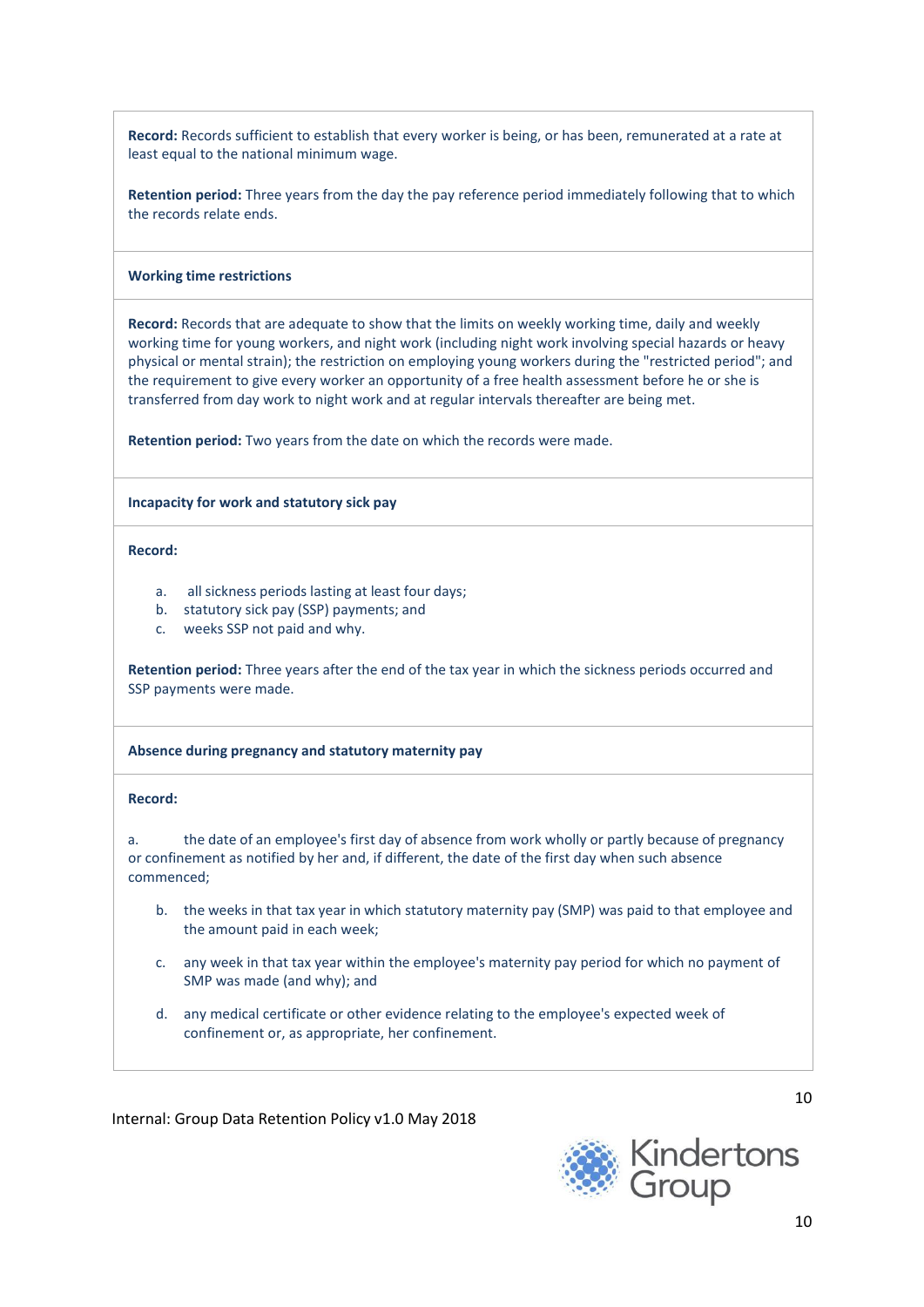**Retention period:** Three years after the end of the tax year in which the employee's maternity pay period ended.

**Statutory paternity pay, statutory shared parental pay and statutory adoption pay**

## **Record:**

- a. the date the paternity pay period, shared parental pay period or adoption pay period began;
	- b. the evidence provided by the employee in support of his or her entitlement to statutory paternity pay (SPP), statutory shared parental pay (ShPP) or statutory adoption pay (SAP) (in compliance with the Statutory Paternity Pay and Statutory Adoption Pay (General) Regulations 2002 (SI 2002/2822), regs.9, 15 and 24, or statutory shared parental pay (ShPP) (in compliance with the Statutory Shared Parental Pay (General) Regulations 2014 (SI 2014/3051) regs.6, 7, 19 and 20);
	- c. the weeks in that tax year in which payments of SPP, ShPP or SAP were made and the amount paid in each week; and
	- d. any week in that tax year which was within the employee's paternity pay period, shared parental pay period or adoption pay period but for which no payment was made (and why).

**Retention period:** Three years after the end of the tax year in which payments of SPP, ShPP or SAP were made.

#### Health and safety legislation

#### **Accidents at work and work-related illness**

**Record:** Every employer with 10 or more employees must keep readily accessible a means by which an employee may record the particulars of any accident causing personal injury to him or her.

**Retention period:** Minimum of three years from the date on which the record was made.

#### **Injuries, fatalities, diseases and dangerous occurrences**

**Record:** Record of any: reportable incident under regs.4-7 of the Reporting of Injuries, Diseases and Dangerous Occurrences Regulations 2013 (SI 2013/1471); reportable diagnosis under regs.8-10 of the Regulations; injury to a person at work resulting from an accident arising out of or in connection with that work, incapacitating him or her for routine work for more than three consecutive days; and other

Internal: Group Data Retention Policy v1.0 May 2018

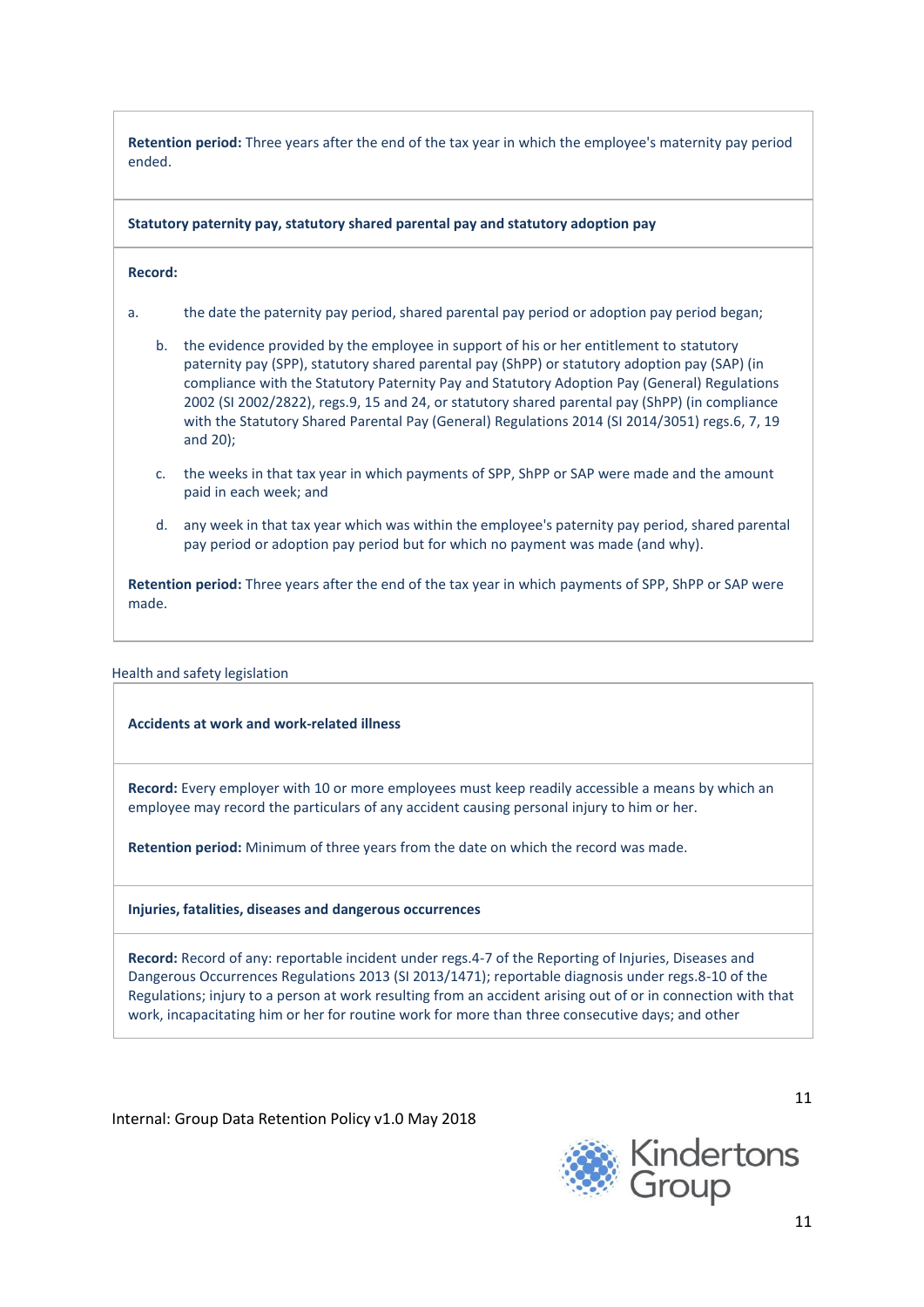particulars approved by the Health and Safety Executive or the Office of Rail Regulation for demonstrating compliance with the approved manner of reporting under part 1 of sch.1.

**Retention period:** Minimum of three years from the date on which the record was made.

**Inspection of excavations, cofferdams or caissons**

**Record:** Report of inspection by a competent person of excavations, cofferdams or caissons, and any work equipment and materials which affect their safety.

**Retention period:** Until the excavation, cofferdam or caisson is complete and after that for three months.

**Obtaining lifting equipment**

**Record:** EC declaration of conformity provided in respect of lifting equipment to which the Lifting Operations and Lifting Equipment Regulations 1998 apply.

**Retention period:** For as long as the lifting equipment is being operated.

**Examining lifting equipment**

**Record:**

|           | report of the thorough examination of lifting equipment before it is first put into service by the |
|-----------|----------------------------------------------------------------------------------------------------|
| emplover; |                                                                                                    |

- b. report of the thorough examination of an accessory for lifting before it is first put into service by the employer;
- c. report of the thorough examination of lifting equipment where the safety of the equipment depends on the installation conditions;
- d. report of the thorough examination of lifting equipment which is exposed to conditions causing deterioration which is liable to result in dangerous situations; and
- e. a written record of any defect in lifting equipment discovered during an examination under (a), (b), (c) or (d) which is, or could, become a danger to persons.

**Retention period:**

a. until the employer ceases to use the lifting equipment;

b. for two years after the report is made;

Internal: Group Data Retention Policy v1.0 May 2018

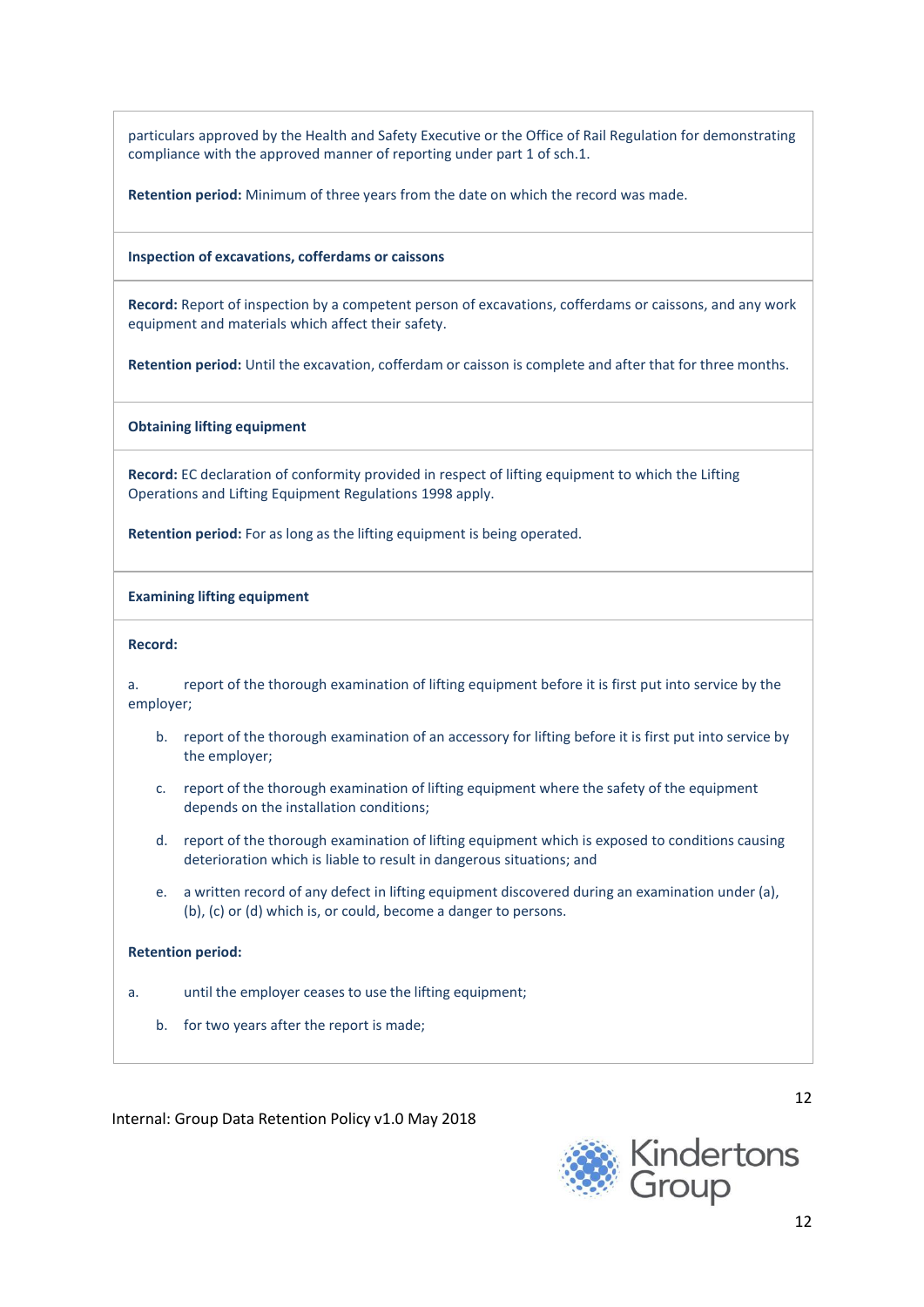- c. until the employer ceases to use the equipment at the place it was installed or assembled;
- d. until the next examination report of that equipment is made or the expiration of two years, whichever is later; and
- e. until the next such record is made.

#### **Risk assessments**

**Record:** Where an employer employs five or more employees, it shall record:

a. the significant findings of the risk assessment (as prescribed by the Management of Health and Safety at Work Regulations 1999, reg.3(1));

- b. any group of employees identified by the risk assessment as being especially at risk; and
- c. any arrangements for the effective planning, organisation, control, monitoring and review of preventive and protective measures, made in accordance with reg.5(1).

**Retention period:** No time limit specified.

#### **Classified persons, overexposure and ionising radiation**

**Record:** Health record of:

- a. classified persons and persons whom an employer intends to designate as classified persons;
	- b. employees who have received an overexposure and who are not classified persons; and
	- c. employees who are engaged in work with ionising radiation subject to conditions imposed by an appointed doctor or employment medical adviser.

**Retention period:** Until the person to whom the record relates has or would have attained the age of 75 years, but in any event for at least 50 years from the date of the last entry made in it.

**Form of record:** None prescribed. The particulars required are set out in sch.7 to the Regulations.

#### **Exposure to lead**

**Record:** Health record of an employee who is, or is liable to be, exposed to lead, and is under suitable medical surveillance by a relevant doctor, where:

a. the exposure to lead is liable to be significant;

Internal: Group Data Retention Policy v1.0 May 2018

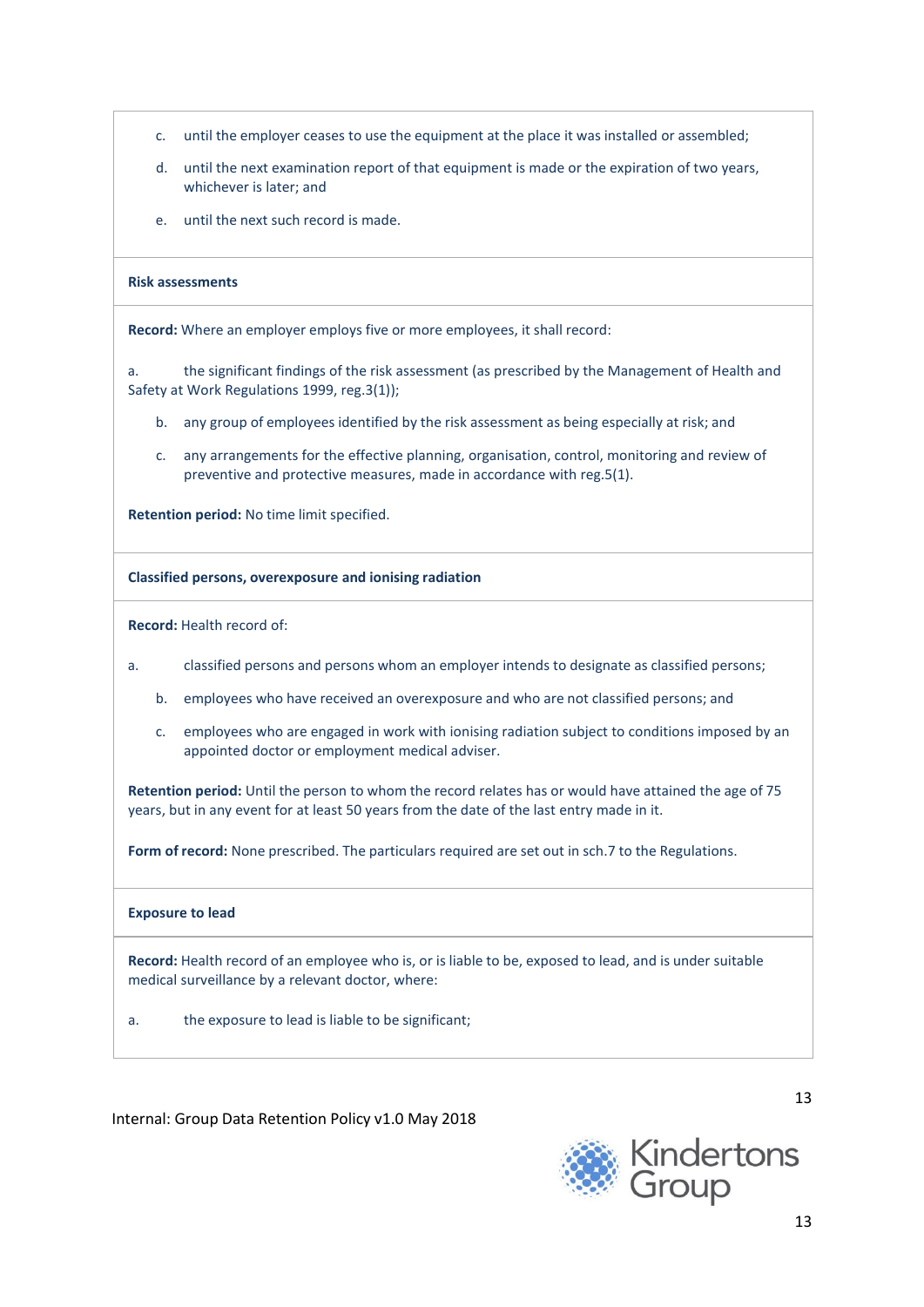- b. the blood-lead concentration or urinary-lead concentration is measured and equals or exceeds the prescribed maximum blood-lead or urinary-lead concentrations; or
- c. a relevant doctor certifies that the employee should be under such medical surveillance, and the technique of investigation is of low risk to the employee.

**Retention period:** Minimum of 40 years from the date of the last entry in it.

**Examinations of local exhaust ventilation and plant and respiratory protective equipment**

**Record:** A record of the prescribed examinations and tests of local exhaust ventilation plant and respiratory protective equipment and of the repairs carried out as a result of those examinations and tests.

**Retention period:** Minimum of five years from the date on which it was made.

#### **Exposure to asbestos**

#### **Record:**

a. a health record (or copy of that record), containing particulars approved by the Health and Safety Executive (HSE), relating to each employee who is exposed to asbestos, unless the work is exempted under reg.3(2) of the Control of Asbestos Regulations 2012; and

b. a certificate (or a copy of that certificate) issued by the relevant doctor, where an employee is under medical surveillance and has undergone a medical examination (in accordance with reg.22(1)(c) of the Control of Asbestos Regulations 2012), stating that the employee has been so examined and giving the date of the examination.

#### **Retention period:**

- a. minimum of 40 years from the date of the last entry made in it; and
	- b. minimum of 4 years from the date of issue.

**Form of record:** None prescribed. For further information see [Managing](http://www.hse.gov.uk/pubns/priced/l143.pdf) and working with asbestos: [Approved Code](http://www.hse.gov.uk/pubns/priced/l143.pdf) of Practice and guidance (PDF format, 557K) (on the HSE website).

#### **Exposure to specified hazardous substances**

**Record:** Record of health surveillance, containing particulars approved by the Health and Safety Executive (HSE), of persons where appropriate (see the Control of Substances Hazardous to Health Regulations 2002, reg.11(2)) who are, or are liable to be, exposed to substances hazardous to health.

Internal: Group Data Retention Policy v1.0 May 2018